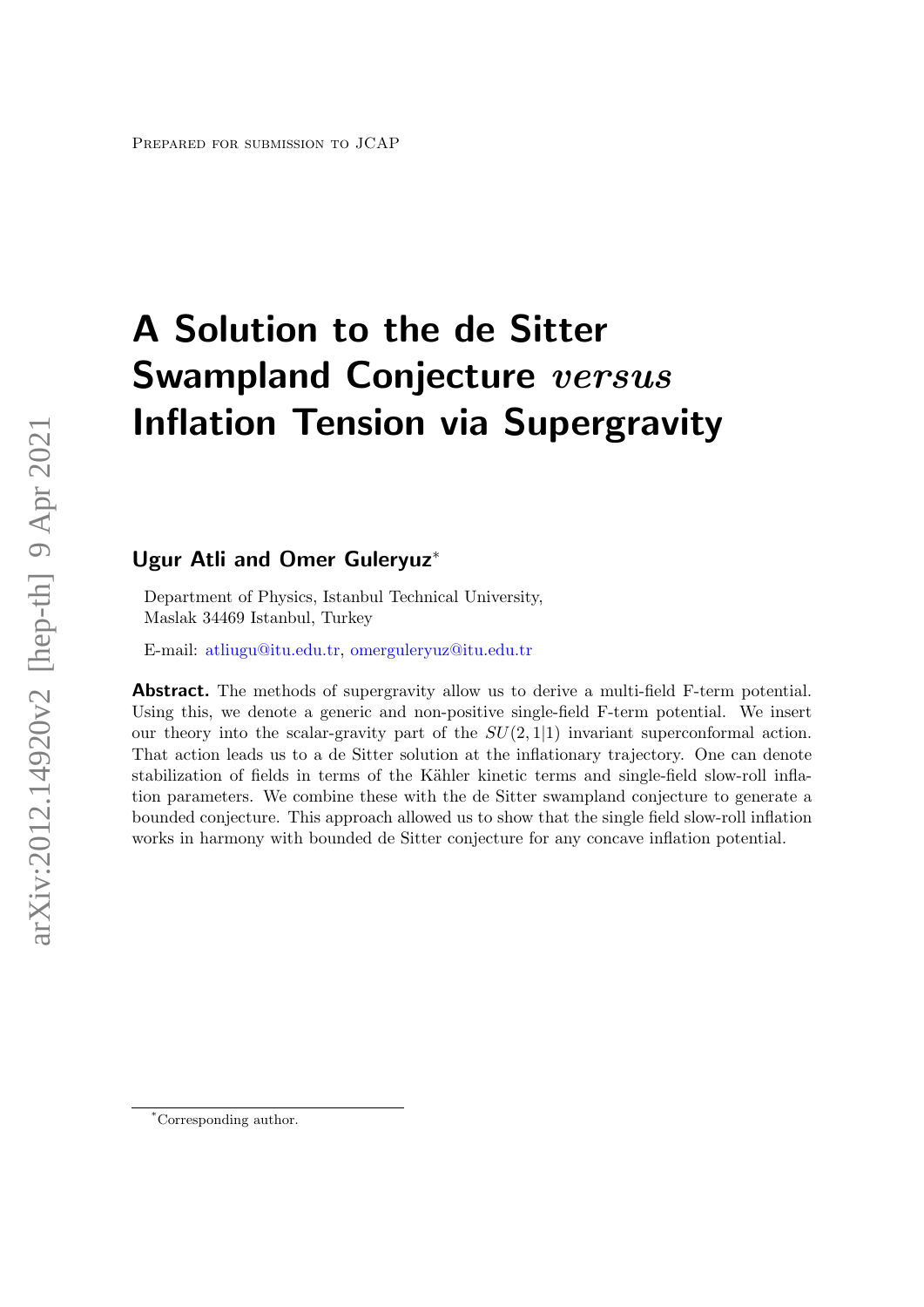#### **Contents**

| 1 Introduction                                        |                         |
|-------------------------------------------------------|-------------------------|
| 2 Generic F-term potentials in supergravity           | $\bf{2}$                |
| 3 Inflation and superconformal embedding              | $\overline{\mathbf{4}}$ |
| 4 Stability conditions at the inflationary trajectory | 7                       |
| 5 Bounded de Sitter conjecture                        | 8                       |
| 6 Conclusions                                         | 9                       |

#### <span id="page-1-0"></span>1 Introduction

Our observable universe is in a de Sitter vacuum and, one can treat this as positive vacuum energy caused by a scalar field potential. With that motivation, constructing a de Sitter vacuum from quantum gravity is a noble quest to pursue  $[1-10]$  $[1-10]$ . Considering this, one can use the suggested de Sitter swampland conjectures [\[11,](#page-10-1) [12\]](#page-10-2) to decide whether an effective field theory is in the landscape and possibly a consistent quantum theory of gravity. These conjectures are given as:

$$
|\partial_i V| \ge cV \quad \text{or} \quad \min(\partial_i \partial_j V) \le -c'V,\tag{1.1}
$$

where  $c, c' \approx \mathcal{O}(1) > 0$ . The first conjecture is trivial if V is non-positive. Another approach to the de Sitter vacuum is the inflation theory [\[13–](#page-10-3)[16\]](#page-10-4); which leads to a de Sitter solution of gravity and suggests that the universe went through an exponential cosmic acceleration era in the early universe. This theory is well-motivated via observations [\[17–](#page-10-5)[19\]](#page-10-6) and accepted as a part of the standard cosmology. So far, the single-field slow-roll inflation model is found to be in strong tension with these conjectures (see e.g. Refs. [\[20–](#page-10-7)[25\]](#page-10-8) for early seminal work).

The main problem here; these conjectures are not fulfilled directly with a positively defined single-field inflation potential. This raises the question, can we build a model from quantum gravity candidates that lead to a positive single-field inflation potential, even though the effective potential itself is non-positive? The answer is yes. To achieve a successful model that fits in swampland conjectures and inflation theory, one can take into consideration the F-term potentials that appear in supergravity theories. In this work, we demand a de Sitter solution at the inflationary level with a generic and non-positive F-term potential. To achieve this; we can use the scalar-gravity part of the  $SU(2,1|1)$  invariant superconformal action denoted in [\[26\]](#page-11-0) with an overall minus sign. This negative F-term potential allows us to discard the first conjecture since it becomes trivial. And we can denote the second conjecture together with a lower bound which, we determined from the stability conditions. Which we will refer to as the bounded de Sitter conjecture.

This study is organized as follows. In Sec. [2,](#page-2-0) we briefly analyzed the general F-term potentials and then identified a case that corresponds to a generic non-positive F-term potential at the inflation trajectory. We also refer to the Kähler curvature and denote the required configuration to get a flat Kähler curvature at the inflationary trajectory. In Sec. [3,](#page-4-0) we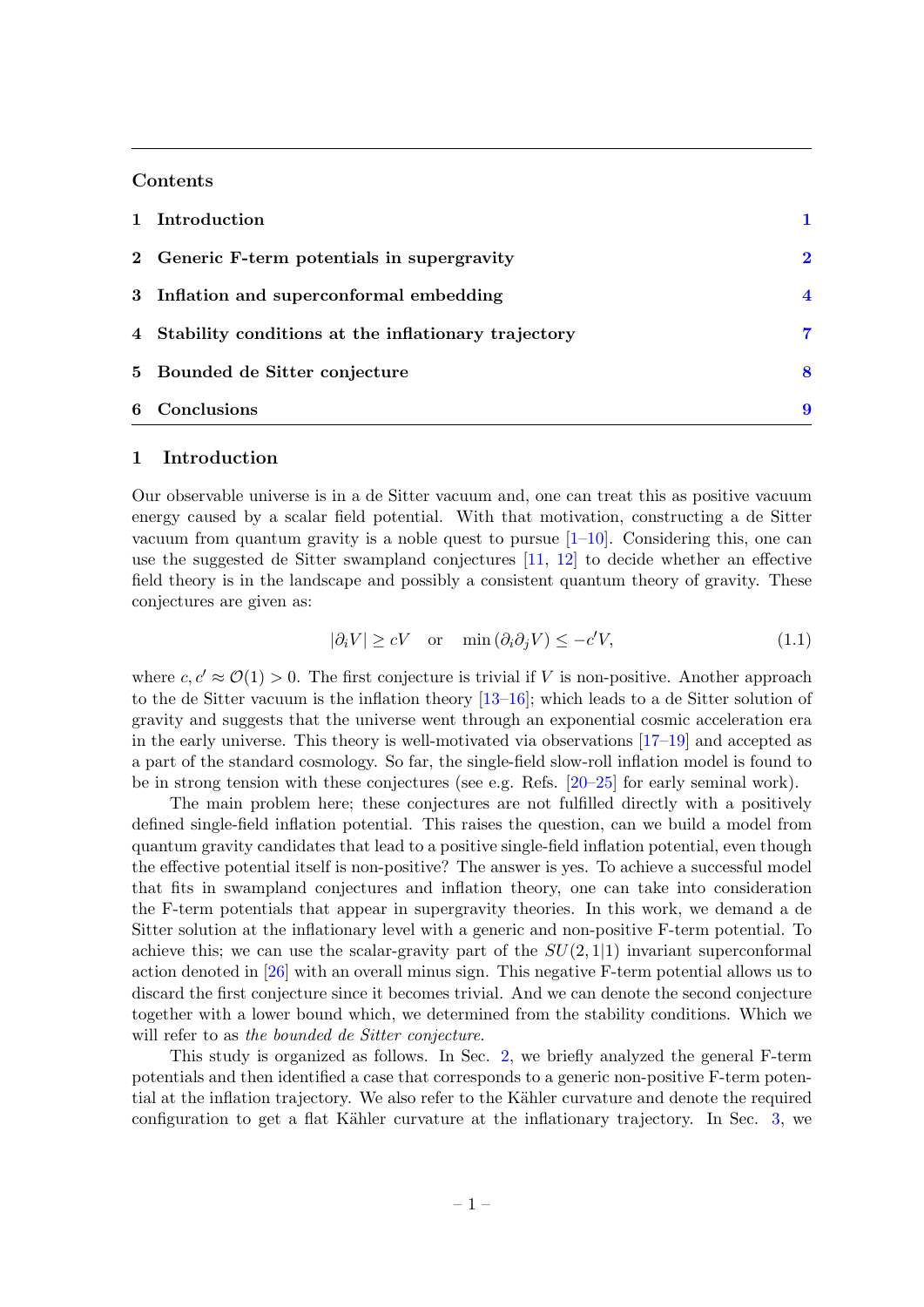show the superconformal embedding of the selected Kähler potential and the superpotential. Next, we build two single-field inflationary actions (minimally and non-minimally coupled). In Sec. [4,](#page-7-0) we get the stability conditions in terms of the Kähler kinetic terms and slow-roll parameters at the inflationary trajectory. In Sec. [5,](#page-8-0) we present the bounded de Sitter conjecture for a generic and canonical single-field slow-roll inflation (minimally coupled) model. Finally, we provide concluding remarks in Sec. [6.](#page-9-0)

## <span id="page-2-0"></span>2 Generic F-term potentials in supergravity

Since our main consideration in this work is the consistency of inflation with string derived (refined) de Sitter Swampland conjecture(s), it is natural to expect (and use) an effective potential that arises in string theory for this task. In this sense, as in the famous D-brane inflation [\[27](#page-11-1)[–29\]](#page-11-2), open string fields are suitable candidates for the inflationary mechanism. So, one can also use the general matter fields, which also include open strings, to obtain Kähler potentials convenient for the task like the D-brane inflation model in [\[30\]](#page-11-3) and the fluxbrane inflation model in [\[31\]](#page-11-4). Following this, the embedding of the general supergravity inflation potentials [\[32\]](#page-11-5) in a string-theoretical setup was discussed in [\[33\]](#page-11-6). Another approach on this topic has been covered in the framework of nilpotent supergravity [\[34–](#page-11-7)[37\]](#page-11-8). According to the argument in [\[35\]](#page-11-9), if one of the chiral superfields involved in the general inflation potentials is defined as a Nilpotent multiplet, then a simple relation can be established with the super-Dp-branes [\[38](#page-11-10)[–43\]](#page-11-11) interacting with the  $d = 10$  supergravity background. In this work, too, we will use the general string-inspired potentials with these motivations.

Starting with the assumption that the Kähler potential is separately invariant under the transformations:

<span id="page-2-1"></span>
$$
S \to -S \,,\tag{2.1}
$$

<span id="page-2-2"></span>
$$
\Phi \to \bar{\Phi} \;, \tag{2.2}
$$

<span id="page-2-3"></span>
$$
\Phi \to \Phi + a, \quad a \in \mathbb{R} \;, \tag{2.3}
$$

where  $\Phi$  and S are complex scalar fields, one can derive the F-term potential in supergravity by using a Kähler potential such as:

$$
K(S, \bar{S}, \Phi, \bar{\Phi}) \propto S\bar{S}, \ (\Phi - \bar{\Phi})^2, \dots \quad \xrightarrow{S = \Phi - \bar{\Phi} = 0} \quad K^{\text{IT}} = 0,
$$
\n
$$
(2.4)
$$

which disappears at the inflationary trajectory  $(S = \Phi - \bar{\Phi} = 0)$ . Here, the scalar field S, serves as a stabilization term and disappears during the inflationary period. From this moment, we will use the upper letter "IT" to denote the inflationary trajectory  $S = \Phi - \bar{\Phi} = 0$ , where only the real part of  $\Phi$  survives. The F-term potential for  $N = 1$  supergravity can be written as

$$
V_F = e^{\kappa^2 K} \left( -3\kappa^2 W \bar{W} + \nabla_\alpha W g^{\alpha \bar{\beta}} \bar{\nabla}_{\bar{\beta}} \bar{W} \right), \qquad (2.5)
$$

where the Kähler covariant derivative is defined as  $\nabla_{\alpha}W = \partial_{\alpha}W + \kappa^2(\partial_{\alpha}K)W$  under the Kähler transformation  $K \to K' = K + f + \bar{f}$  which leaves the metric  $g_{\alpha \bar{\beta}}$  invariant and  $\kappa \equiv M_{pl}^{-1}$ . Here,  $f(\Phi)$  is an arbitrary real holomorphic function,  $W(\Phi)$  is the superpotential and  $M_{pl}^{\mu}$  is the reduced Planck mass. Going one step further and defining a Kähler-invariant function

$$
G = \kappa^2 K + \log \left( \kappa^6 W \bar{W} \right), \tag{2.6}
$$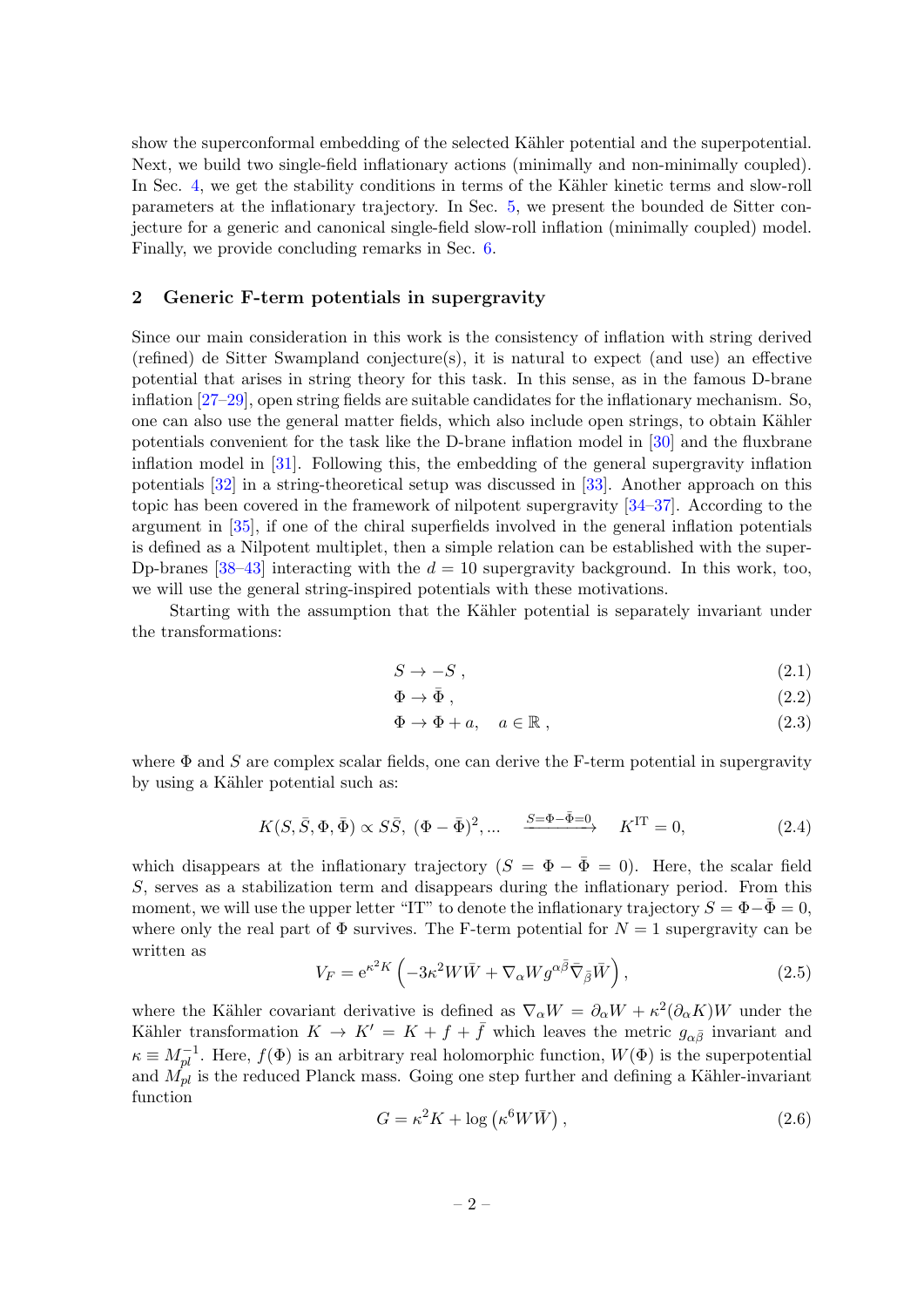helps us to write the F-term potential as it was defined in Refs. [\[44,](#page-11-12) [45\]](#page-11-13):

<span id="page-3-3"></span>
$$
V_F = \kappa^{-4} e^G \left( X - 3 \right), \tag{2.7}
$$

where  $X \equiv G_{\alpha} G^{\alpha \bar{\beta}} G_{\bar{\beta}}$  and  $G_{\alpha} \equiv \partial_{\alpha} G$  etc. Since  $\kappa^2 g_{\alpha \bar{\beta}} = K_{\alpha \bar{\beta}} = G_{\alpha \bar{\beta}}$ , we get  $\kappa^{-2} g^{\alpha \bar{\beta}} =$  $K^{\alpha\bar{\beta}} = G^{\alpha\bar{\beta}}$  for inverses. We will take  $\kappa = 1$  in Planckian units in the rest of this work. Using the superpotential

<span id="page-3-0"></span>
$$
W = Sf(\Phi),\tag{2.8}
$$

one gets:

$$
e^G = f^2 S \bar{S} e^K,
$$
\n(2.9)

and

$$
X = \frac{K^{S\bar{S}}\left(K_{SS}+1\right)\left(K_{\bar{S}\bar{S}}+1\right)}{S\bar{S}} + \frac{K^{\Phi\bar{\Phi}}\left(fK_{\Phi}+f_{\Phi}\right)\left(fK_{\bar{\Phi}}+f_{\Phi}\right)}{f^{2}} + \frac{K^{\bar{S}\Phi}\left(fK_{\Phi}+f_{\Phi}\right)\left(\bar{S}K_{\bar{S}}+1\right)}{f\bar{S}} + \frac{K^{S\bar{\Phi}}\left(fK_{\bar{\Phi}}+f_{\Phi}\right)\left(SK_{S}+1\right)}{fS}.
$$
\n(2.10)

Here, the stabilization field S belongs to the goldstino supermultiplet for this class of models. In this last equation, the composite terms  $K^{S\bar{\Phi}}$  and  $K^{\bar{S}\Phi}$  are always equal to zero at the inflationary trajectory for the assumed symmetries in the first place, therefore does not give any contribution to the F-term potential. Using this convention, one can derive the F-term potential at the inflationary trajectory as denoted in Ref. [\[32\]](#page-11-5):

$$
V_F(0,0,\Phi,\bar{\Phi}) = e^{K(0,0,\Phi,\bar{\Phi})} f(\Phi)^2 K^{S\bar{S}}(0,0,\Phi,\bar{\Phi}) \xrightarrow{\Phi - \bar{\Phi} = 0} f(\phi)^2 K^{S\bar{S}}.
$$
 (2.11)

One can demand the canonical normalization of the fields  $\Phi$  and S by arranging the Kähler potential to give a result as  $K^{S\bar{S}} = K^{\Phi\bar{\Phi}} = 1$  at the origin or equivalently at the inflationary trajectory. This choice results in a positive F-term potential as  $f(\Phi)^2$  and which leads to spontaneous supersymmetry breaking unless  $\langle f(\Phi) \rangle = 0$ . In this work, our top priority is to derive a generic and non-positive F-term potential (and to test its consistency for the de Sitter swampland conjectures together with the canonical single-field slow-roll inflation). This can be achieved by using the Kähler potential

<span id="page-3-2"></span>
$$
K = -S\bar{S} + \frac{1}{2}(\Phi - \bar{\Phi})^2 + \zeta(S\bar{S})^2 + \gamma S\bar{S}(\Phi - \bar{\Phi})^2.
$$
 (2.12)

Note that this is a modified version of one of the Kähler potentials used in Ref. [\[32\]](#page-11-5). Here, the first two terms will ensure the canonical normalization of the fields with a negative sign as  $K^{S\bar{S}} = K^{\Phi\bar{\Phi}} = -1$  at the inflationary trajectory and the terms

<span id="page-3-1"></span>
$$
\zeta(S\bar{S})^2 + \gamma S\bar{S}(\Phi - \bar{\Phi})^2,\tag{2.13}
$$

will be used for the fine-tuning of the stabilization of fields. Even though those terms lead to higher-order derivatives, once the stabilization is achievable in the limit  $S=0$  [\[26,](#page-11-0) [46\]](#page-11-14), the field S disappears, and the remaining field  $\Phi$  determines the inflationary dynamics. It is also worth mentioning that; if one considers that the field S as a nilpotent multiplet (with  $S^2 = 0$ ), then the term  $\zeta (S\bar{S})^2$  (which provides stabilization in the S direction) is no longer required and also disappears. In that case, one can also eliminate the second term  $\gamma S\bar{S}(\Phi - \bar{\Phi})^2$  to obtain a theory that is free from higher-order derivatives since this term is useful for fine-tuning but not essential for stabilization. Moving on, this Kähler potential respects all of the assumed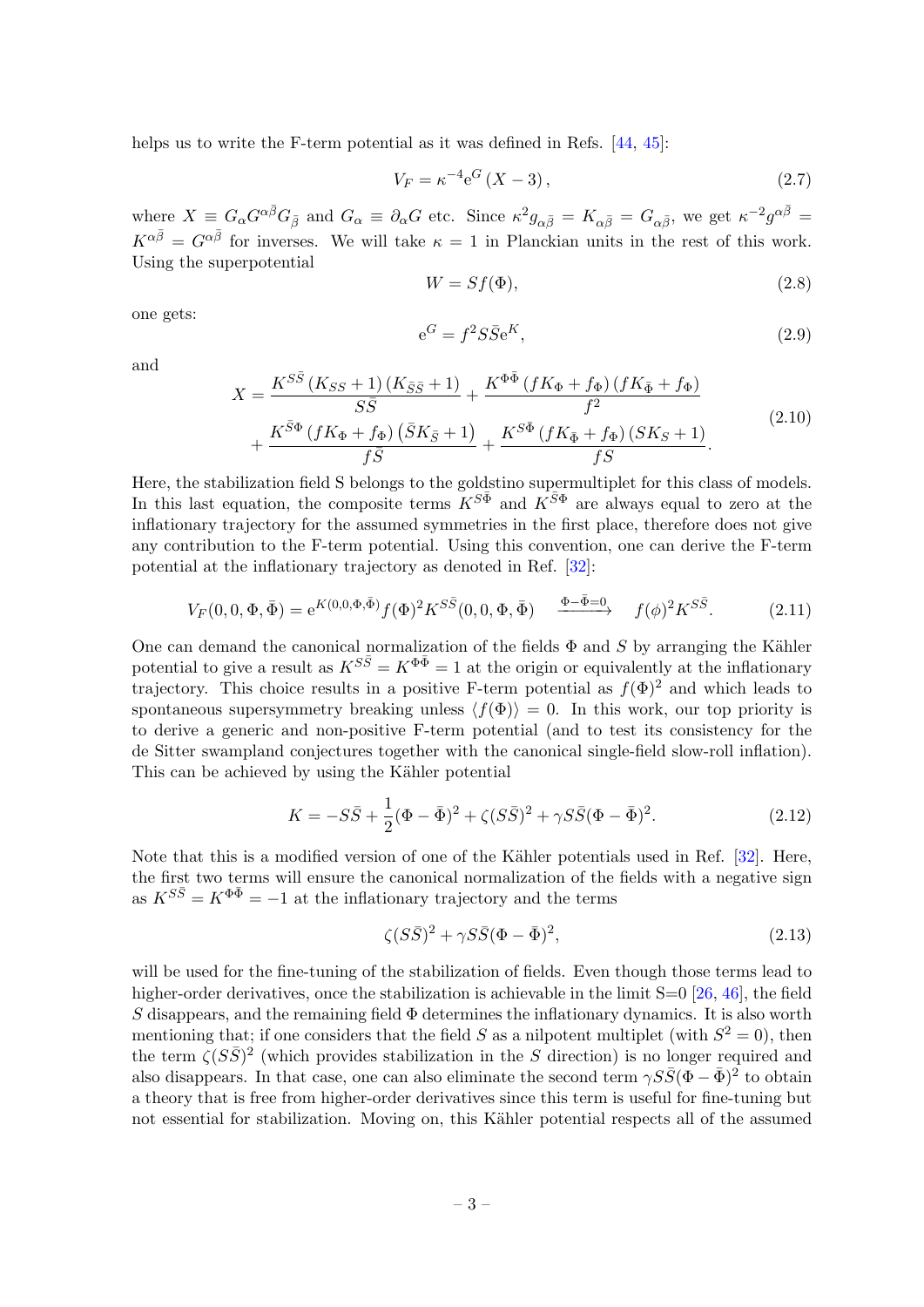symmetries  $(2.1)$ ,  $(2.2)$  and  $(2.3)$  separately. Then using this Kähler potential together with the superpotential  $(2.8)$ , one gets the F-term potential at the inflationary trajectory as:

<span id="page-4-3"></span>
$$
V_F \xrightarrow{S = \Phi - \bar{\Phi} = 0} V_F^{\text{IT}} = -f(\Phi)^2.
$$
\n(2.14)

Also the constant coefficients in front of the stabilization terms can be denoted as

$$
\zeta = \frac{K_{SS\bar{S}\bar{S}}}{4}, \quad \gamma = \frac{-K_{S\bar{S}\Phi\bar{\Phi}}}{2}.
$$
\n(2.15)

Furthermore, using the formula:

$$
R_{\rm K} = g^{\alpha\bar{\beta}} R_{\alpha\bar{\beta}} = -K^{\alpha\bar{\beta}} \partial_{\alpha} \left( K^{\gamma\bar{\delta}} \partial_{\bar{\beta}} K_{\gamma\bar{\delta}} \right), \tag{2.16}
$$

one can derive the curvature of selected the Kähler potential at the inflationary trajectory as:

$$
R_K^{\rm IT} = -K_{SS\bar{S}\bar{S}} - 2K_{S\bar{S}\Phi\bar{\Phi}}.\tag{2.17}
$$

One can see that the required configuration to obtain a flat Kähler curvature at the inflationary trajectory, i.e.  $R_K^{\text{IT}} = 0$ , is to set the Kähler kinetic terms as  $K_{SS\bar{S}\bar{S}} = -2K_{S\bar{S}\Phi\bar{\Phi}}$ . This also shows the stabilization terms  $(2.13)$  play an essential role in the flatness of the Kähler curvature.

#### <span id="page-4-0"></span>3 Inflation and superconformal embedding

The scalar-gravity part of the  $SU(2, 1|1)$  invariant superconformal action can be denoted as [\[26\]](#page-11-0):

<span id="page-4-2"></span>
$$
\mathcal{L}_{\rm sc}^{\rm scalar-gravity} = \sqrt{-g} \left[ -\frac{1}{6} N R - G_{I\bar{J}} D_{\mu} X^{I} D^{\mu} \bar{X}^{\bar{J}} - G^{I\bar{J}} \mathcal{W}_{I} \overline{\mathcal{W}}_{\bar{J}} \right],
$$
(3.1)

where in this notation,  $I, \bar{J} = (0, 1, 2)$  symbolise to the scalar fields as  $X^1 \equiv \Phi$ ,  $X^2 \equiv S$  and the term  $X^0$  corresponds to the first (lowest) field of the compensating multiplet. Here, all of the fields have Weyl weight 1. The superconformal Kähler potential  $N(X,\bar{X})$  has Weyl weight 2, which also satisfies the relations

$$
N = N(X, \bar{X}) = X^I N_I = \bar{X}^I N_{\bar{I}} = X^I \bar{X}^{\bar{J}} N_{I\bar{J}}.
$$
\n(3.2)

The superconformal superpotential  $W(X)$  has Weyl weight 3 and satisfies

<span id="page-4-1"></span>
$$
\mathcal{W}_I \equiv \frac{\partial \mathcal{W}}{\partial X^I}, \quad \text{with} \quad X^I \mathcal{W}_I = 3\mathcal{W}.
$$
 (3.3)

Since the kinetic term is governed by the Kähler metric, one can denote that  $G_{I\bar{J}} = N_{I\bar{J}}$ . For this theory, the superconformal F-term potential reads  $\mathcal{V}_F = G^{I\bar{J}} \mathcal{W}_I \overline{\mathcal{W}}_{\bar{J}}$ . By imposing the condition  $b<sub>u</sub> = 0$ , which fixes the special conformal symmetries, the covariant derivative  $D_{\mu}$  can be given as:

$$
D_{\mu}X^{I} = \left(\partial_{\mu} - \mathrm{i}A_{\mu}\right)X^{I}.\tag{3.4}
$$

Here,  $A_{\mu}$  is an auxiliary field of this theory and can be denoted as:

$$
A_{\mu} = \frac{\mathrm{i}}{2N} \left( N_{\bar{I}} \partial_{\mu} \bar{X}^{\bar{I}} - N_{I} \partial_{\mu} X^{I} \right) \tag{3.5}
$$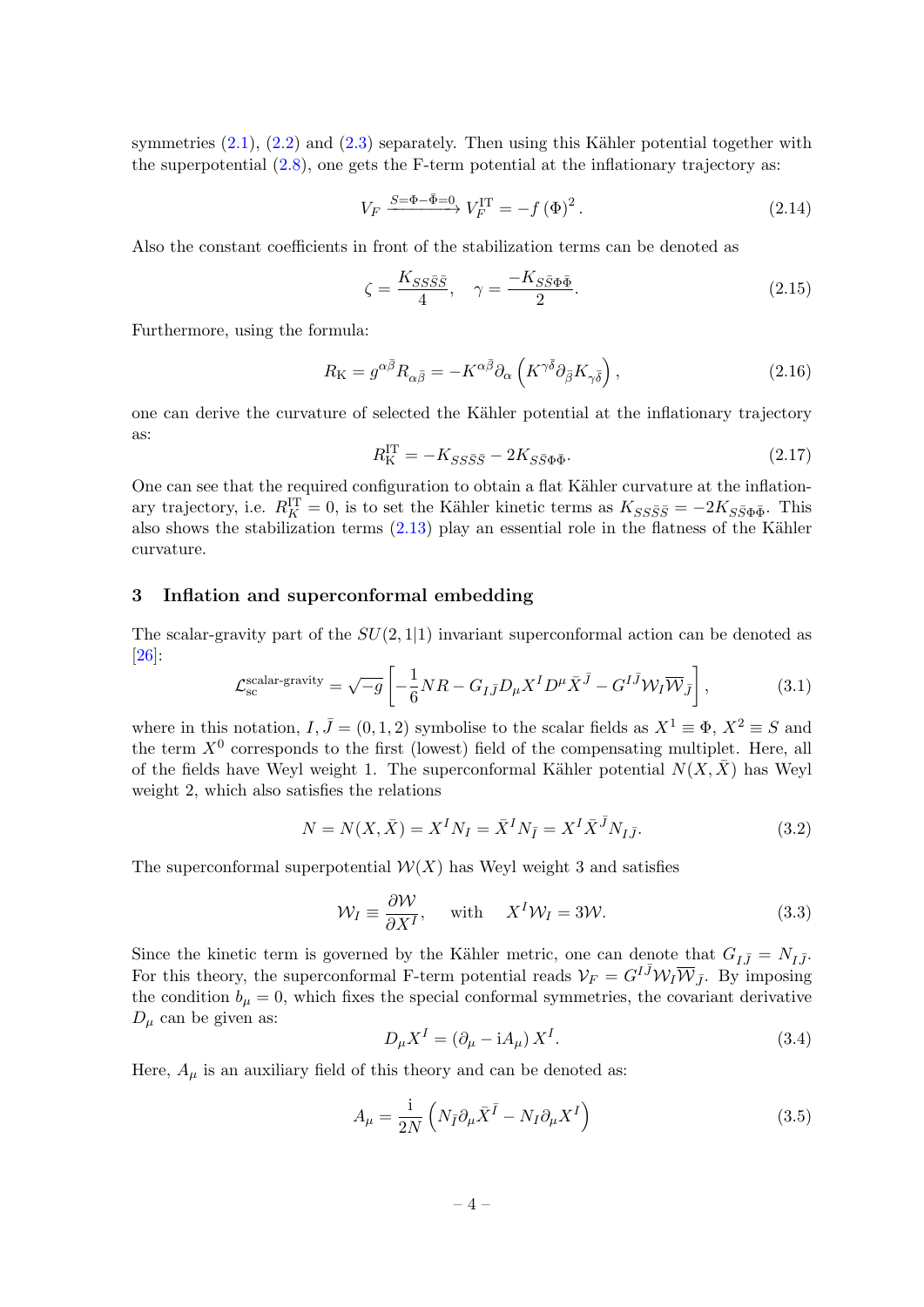by solving the algebraic Euler-Lagrange equation for this Lagrangian. Taking consideration of the superconformal Kähler potential with Weyl weight 2,

<span id="page-5-0"></span>
$$
N = |X^{0}|^{2} e^{\left[\frac{1}{|X^{0}|^{2}}\left(-|X^{2}|^{2}+\frac{1}{2}(X^{1}-\bar{X^{1}})^{2}\right)+\frac{3|X^{2}|^{2}}{|X^{0}|^{4}}\left(\zeta|X^{2}|^{2}+\gamma(X^{1}-\bar{X^{1}})^{2}\right)\right]}
$$
(3.6)

which is a modified version of one of the superconformal Kähler potentials denoted in ref.  $[47]$ , one can denote the Kähler potential for the projective manifold by:

$$
\mathcal{K} = -|X^2|^2 + \frac{1}{2}(X^1 - \bar{X}^1)^2 + \frac{3|X^2|^2}{|X^0|^2} (\zeta |X^2|^2 + \gamma (X^1 - \bar{X}^1)^2).
$$
 (3.7)

As one can easily see for the gauge choice  $X^0 = \sqrt{X^0}$ 3, which fixes the dilation symmetry, this is nothing but the Kähler potential  $(2.12)$ . For this setup, the components of the superconformal Kähler metric take the values:  $G_{0\bar{0}} = 1, G_{1\bar{1}} = G_{2\bar{2}} = -1$  at the inflationary trajectory while the superconformal Kähler potential becomes:  $N<sup>IT</sup> = |X<sup>0</sup>|<sup>2</sup>$ . Finally, following the condition [\(3.3\)](#page-4-1), one can denote the superconformal superpotential as:

<span id="page-5-2"></span>
$$
W = \frac{\tau (X^{0})^{2} X^{2} f\left(\frac{\sqrt{3}X^{1}}{X^{0}}\right)}{3},
$$
\n(3.8)

where  $f\left(\frac{\sqrt{3}X^1}{X^0}\right)$  $\left(\frac{\sqrt{3}X^1}{X^0}\right)$  is an arbitrary holomorphic function and  $\tau$  is real a constant. For the same gauge choice, this superconformal superpotential can be denoted as  $\mathcal{W} = \tau W$  where we consider the superpotential [\(2.8\)](#page-3-0). Since we defined all the required equations and conditions, what left is to see how the action [\(3.1\)](#page-4-2), evolves at the inflationary trajectory  $S = \Phi - \Phi = 0$ for the superconformal Kähler potential  $(3.6)$ . For this setup, the auxiliary field  $A_\mu$  becomes zero at the inflationary trajectory, which causes that the covariant derivatives to behave as partial derivatives. Then the action  $(3.1)$  with an overall minus sign, leads to a physical Lagrangian with a curvature term, a canonical kinetic term and a scalar potential term as:

<span id="page-5-3"></span>
$$
-\mathcal{L}_{\rm sc}^{\rm scalar-gravity} \xrightarrow{S=\Phi-\bar{\Phi}=0} \mathcal{L}^{\rm IT} = \sqrt{-g} \left[ \frac{R}{2} - (\partial \Phi)^2 - \tau^2 f(\Phi)^2 \right]. \tag{3.9}
$$

Here, the last term corresponds to the inflation potential as  $V_{\text{inf}} = \tau^2 f(\Phi)^2$  with a fixed gauge  $X^0 = \sqrt{3}$ . This gauge choice also allowed the curvature term in Lagrangian to appear as the standard Einstein-Hilbert term and consequently allowed us to work in the Einstein frame with a canonically normalized kinetic term. It is also worth to mention that, the relation between the superconformal F-term potential and the non-superconformal one can be given as:

$$
\mathcal{V}_F^{\text{IT}} = \tau^2 V_F^{\text{IT}}.\tag{3.10}
$$

The F-term potential given in equation  $(2.14)$ , can be denoted in terms of the inflation potential as:

<span id="page-5-4"></span>
$$
V_F^{\rm IT} = -\frac{V_{\rm inf}}{\tau^2} = -f(\Phi)^2.
$$
 (3.11)

For the most simple case, one can pick a scalar field  $\Phi$  that contains the inflaton field  $\phi$  as  $\Phi = \text{Re } \Phi = \frac{\phi}{\sqrt{2}}$  at the inflationary trajectory. Using this F-term potential as the effective potential of our theory will grant us great freedom because this potential is allowed to be negative<sup>[1](#page-5-1)</sup>, even though the inflation potential is positively defined. Here, we denote the

<span id="page-5-1"></span> $1<sup>1</sup>$ A negative effective potential, easily satisfies the de Sitter swampland conjectures as given in [\[11,](#page-10-1) [12\]](#page-10-2).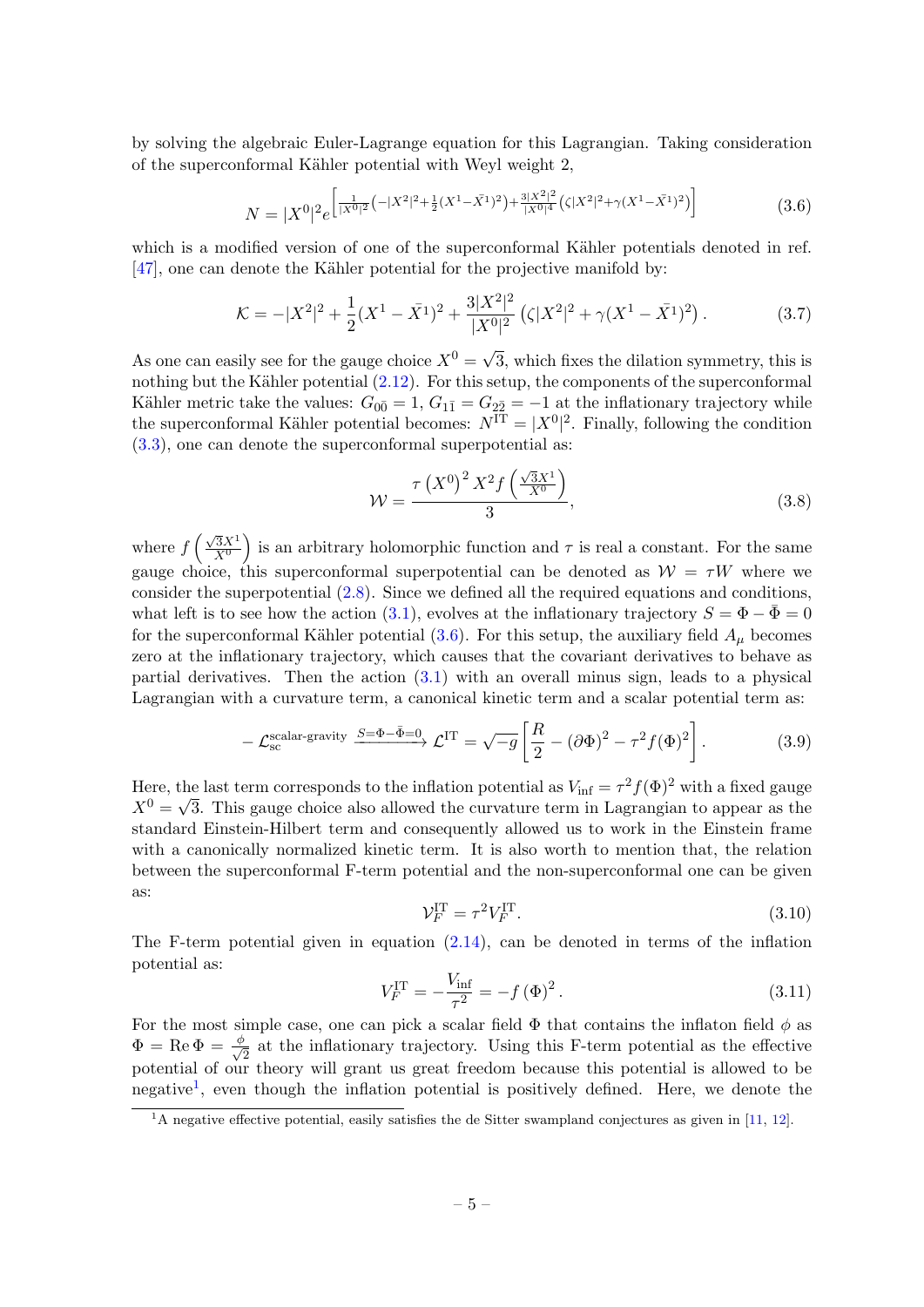superconformal Lagrangian with an overall minus sign in order to achieve a theory that leads to a de Sitter solution<sup>[2](#page-6-0)</sup> in the end. So far, we build a single field inflationary Lagrangian with a standard Einstein-Hilbert term

$$
\frac{1}{\sqrt{-g}} \mathcal{L}_{\rm EH} = \frac{1}{2} R,\tag{3.12}
$$

as  $\mathcal{L}^{\text{IT}} = \mathcal{L}_{\text{EH}} + \mathcal{L}_{\text{matter}}$ . To build a non-minimally coupled (to curvature R) inflation Lagrangian, one needs to adjust the superconformal Kähler potential  $(3.6)$  by introducing additional terms that have Weyl weight 2. In this sense, one can denote:

$$
N' \to N + \frac{3\xi\mathcal{W}}{\tau X^2} + \frac{3\xi\bar{\mathcal{W}}}{\tau \bar{X}^2},\tag{3.13}
$$

where W is the same superconformal superpotential  $(3.8)$  and  $\xi$  is a real constant. These additional terms, preserves the superconformal F-term potential  $\mathcal{V}_F^{\text{IT}} = -\tau^2 f(\Phi)^2$ . The resulting Jordan frame Lagrangian comes with a non-minimal coupling term that is proportional to an arbitrary function  $f(\Phi)$  as:

<span id="page-6-1"></span>
$$
-\mathcal{L}_{\rm sc}^{\rm scalar-gravity} \xrightarrow{S=\Phi-\bar{\Phi}=0} \mathcal{L}_{\rm non-minimal}^{\rm IT} = \sqrt{-g} \left[ \frac{R}{2} + \xi f(\Phi)R - (\partial \Phi)^2 - \tau^2 f(\Phi)^2 \right]. \tag{3.14}
$$

Here, one can use the parameter  $\xi$  as a coupling constant with positive or negative real values. Moreover, equation of motion of the field  $\Phi$ :

$$
f_{\Phi}(\xi R - 2\tau^2 f) - 2\Box \Phi = 0, \tag{3.15}
$$

leads to an effective  $R + R^2$  gravity in the quasi-static limit ( $\Phi \simeq$  constant) as:

<span id="page-6-2"></span>
$$
\mathcal{L} = \sqrt{-g} \left[ \frac{R}{2} + \frac{\xi^2 R^2}{4\tau^2} \right].
$$
\n(3.16)

As shown in ref. [\[48\]](#page-12-1), the quasi-static limit does not disturb the inflationary predictions because the contribution of the kinetic terms is negligible compared to the contribution of the potential terms during inflation period. In fact this limit only leads an order of  $10^{-3}$ change in the spectral index  $n_s$ .

The Lagrangian [\(3.14\)](#page-6-1) possess a generalized non-minimal coupling term  $\xi f(\Phi)$ , and which is proportional to the square root of the generalized inflation potential  $\tau^2 f(\Phi)^2$ . This kind of non-minimal coupling has been widely studied in the aspects of inflation [\[49–](#page-12-2)[54\]](#page-12-3). In particular, ref.  $[52]$  examines this model with a similar Kähler potential using the superconformal approach and obtained a universal attractor behavior at the strong coupling limit (for large values of  $\xi$ ). Independently of the original scalar potential, that universal attractor shares the inflationary predictions of the Starobinsky model  $R + R^2$  [\[16\]](#page-10-4), which one can expect for the model [\(3.16\)](#page-6-2).

<span id="page-6-0"></span><sup>&</sup>lt;sup>2</sup>In a scenario where the field  $\Phi$  is a constant, the potential term can be treated as a constant too. Assuming that,  $V_{\text{inf}} \to \Lambda$  is the cosmological constant, this theory leads to a de Sitter solution as:  $a(t) = e^{Ht} = e^{\sqrt{\Lambda/3}t}$ .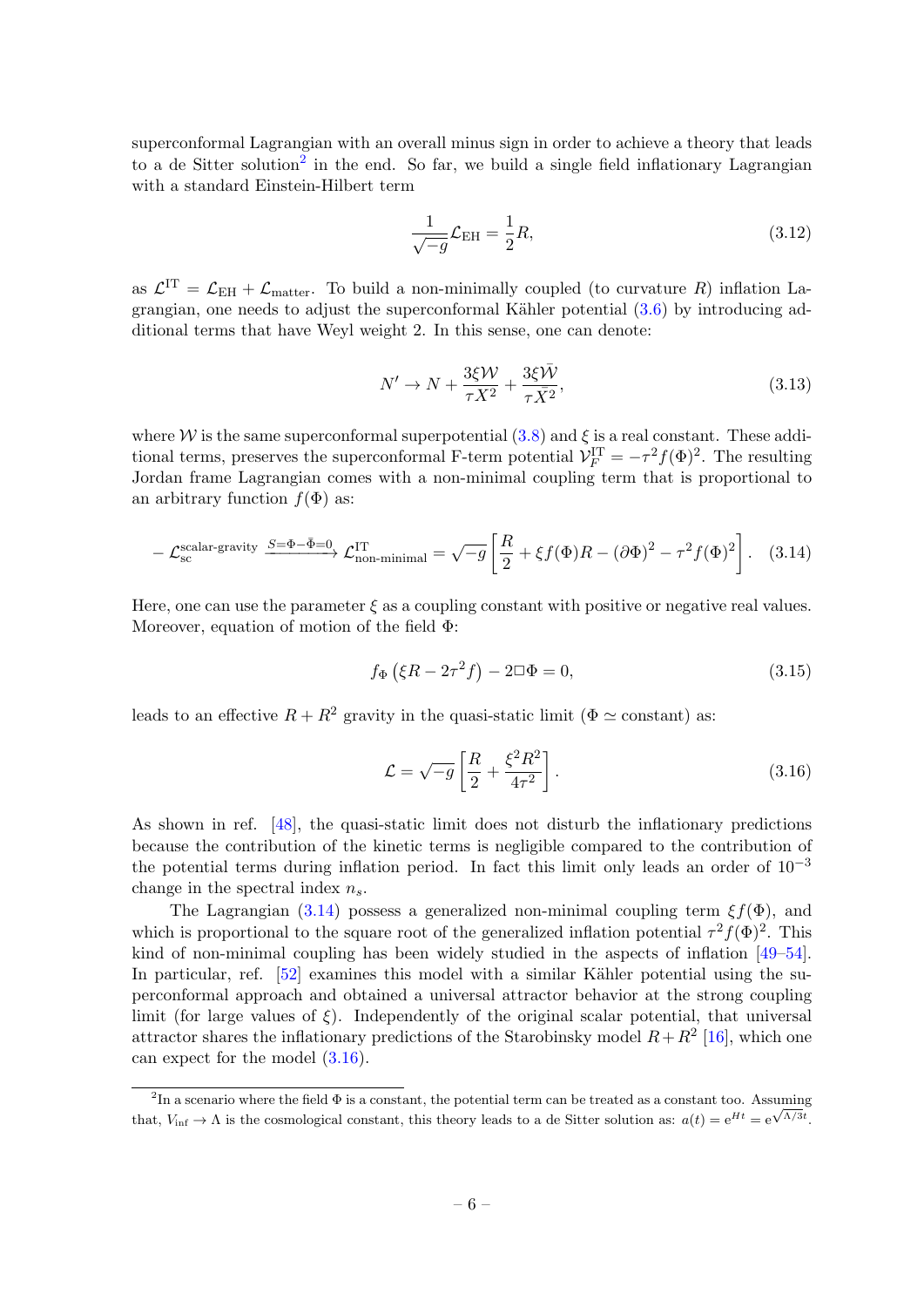#### <span id="page-7-0"></span>4 Stability conditions at the inflationary trajectory

The characteristics of the mass (squared) matrix are determined uniquely for each Kähler potential and superpotential that one considers. In this section, we will consider the stability conditions for the case that eventually points to the single-field slow-roll inflation model [\(3.9\)](#page-5-3).

The scalar fields S and  $\Phi$  can be manipulated as desired for the situation, in this case we choose the representation as:

$$
S = \frac{1}{\sqrt{2}}(s + i\alpha), \quad \Phi = \frac{1}{\sqrt{2}}(\phi + i\beta),
$$
\n(4.1)

to switch the real canonically normalized fields  $s, \alpha, \phi, \beta$ . From now on, we will assume the field  $\phi$  as the inflaton field. Then using the supergravity F-term potential formula [\(2.7\)](#page-3-3), one can derive the squared mass terms  $m_s^2 = \partial_s^2 V$  etc. at the inflationary trajectory  $s = \alpha = \beta =$ 0 (or  $S = \Phi - \bar{\Phi} = 0$ ). This will allow us to study stability conditions through the Kähler kinetic terms. By applying this procedure, the diagonal terms of mass matrix of all real fields are denoted as:

$$
m_s^2 = m_\alpha^2 = -f^2 K_{SS\bar{S}\bar{S}} - (f_\phi)^2,
$$
  
\n
$$
m_\beta^2 = f^2 (-2K_{S\bar{S}\Phi\bar{\Phi}} + 2) + ff_{\phi\phi} - (f_\phi)^2,
$$
  
\n
$$
m_\phi^2 = -ff_{\phi\phi} - (f_\phi)^2,
$$
\n(4.2)

where all the terms and derivatives are calculated at the inflationary trajectory. For this case, the off-diagonal entities of the mass matrix are equivalent to zero. One can write this equations by using the inflation potential such as:

$$
V_{\rm inf} = \tau^2 f^2 \simeq 3H^2,\tag{4.3}
$$

which leads to the slow-roll parameters as:

$$
\left(\frac{d_{\phi}V_{\rm inf}}{V_{\rm inf}}\right)^{2} = \left(\frac{f_{\Phi}}{f}\right)^{2} = \epsilon, \quad \frac{d_{\phi}^{2}V_{\rm inf}}{V_{\rm inf}} = \frac{f_{\Phi\Phi}}{f} + \epsilon = \eta. \tag{4.4}
$$

Then the diagonal entities of the mass matrix reads:

<span id="page-7-1"></span>
$$
m_s^2 = m_\alpha^2 = \frac{3H^2}{\tau^2} \left( -K_{SS\bar{S}\bar{S}} - \epsilon \right),
$$
  
\n
$$
m_\beta^2 = \frac{3H^2}{\tau^2} \left( -2K_{S\bar{S}\Phi\bar{\Phi}} + 2 - 2\epsilon + \eta \right),
$$
  
\n
$$
m_\phi^2 = -\frac{3H^2}{\tau^2} \eta.
$$
\n(4.5)

Assuming that, we have a standard single-field slow-roll inflationary scenario which requires  $0 \lesssim m_\phi^2$  for a light inflaton field together with the condition  $H^2 \lesssim m_s^2, m_\alpha^2, m_\beta^2$  [\[26,](#page-11-0) [32,](#page-11-5) [55\]](#page-12-5), leads us to write the stability conditions:

<span id="page-7-2"></span>
$$
\frac{\tau^2}{3} \lesssim -K_{SS\bar{S}\bar{S}} - \epsilon,
$$
  
\n
$$
\frac{\tau^2}{3} \lesssim -2K_{S\bar{S}\Phi\bar{\Phi}} + 2 - 2\epsilon + \eta,
$$
  
\n
$$
0 \lesssim -\eta.
$$
\n(4.6)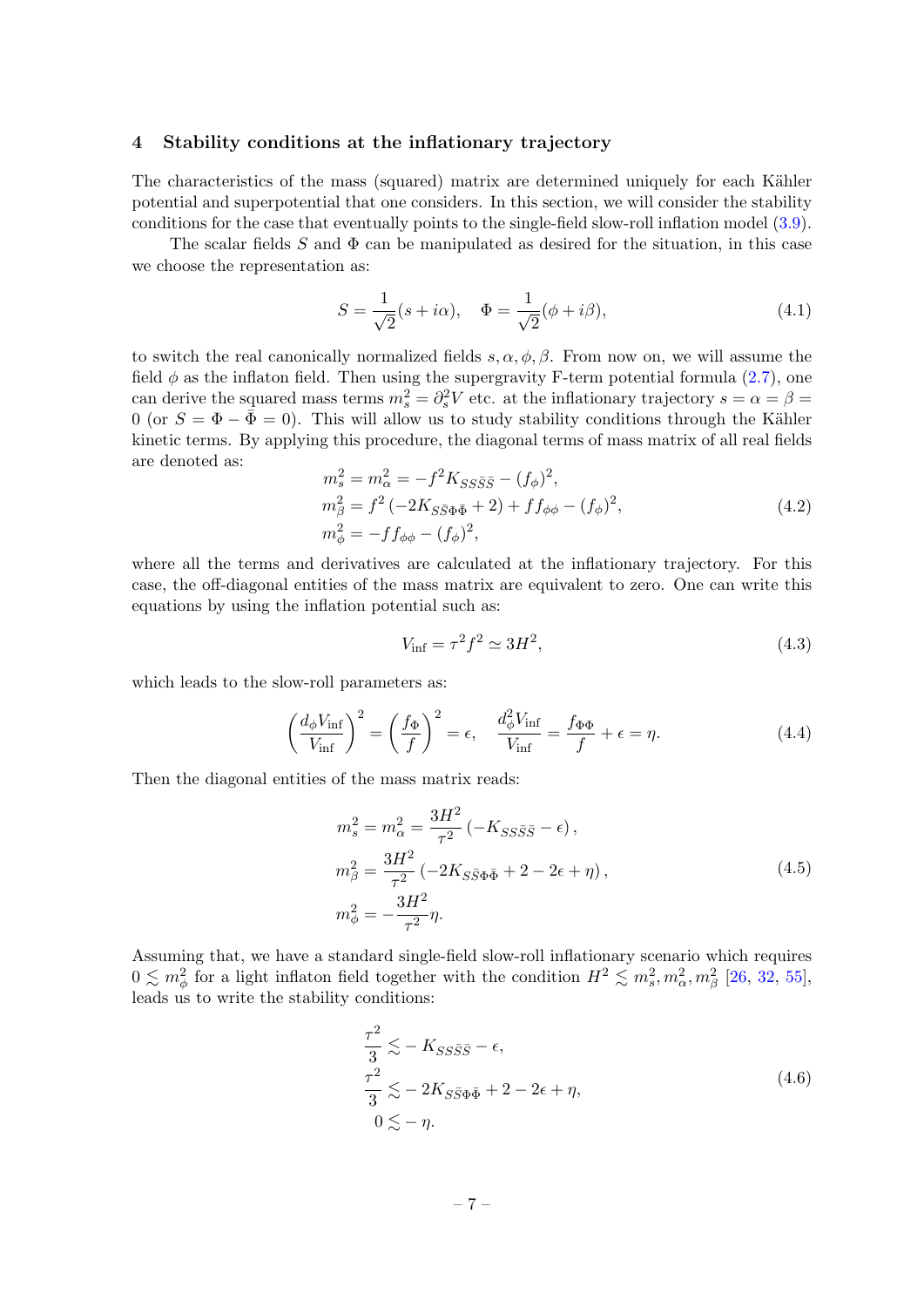One can immediately see from the third condition that  $\eta$  needs to be negative to fulfill this condition which also indicates that the inflation potential must be concave  $(d_{\phi}^2 V_{\text{inf}} =$  $d^2V_{\text{inf}}/d\phi^2 < 0$ ). During the slow-roll approximations  $\epsilon, |\eta| \ll 1$ , first two conditions obey:

$$
K_{SS\bar{S}\bar{S}} \lesssim -\frac{\tau^2}{3}, \quad K_{S\bar{S}\Phi\bar{\Phi}} \lesssim 1 - \frac{\tau^2}{6}.\tag{4.7}
$$

As one can see, there is only one stabilization branch for this case. These conditions also show that there is an achievable stability region for the flat Kähler curvature case,  $R_K^{\text{IT}} = 0$ .

#### <span id="page-8-0"></span>5 Bounded de Sitter conjecture

The refined de Sitter conjectures [\[11,](#page-10-1) [12\]](#page-10-2) states that an effective field theory (EFT) in the landscape, should fulfill either,

$$
|\partial_i V| \ge cV, \quad c \approx \mathcal{O}(1) > 0,\tag{5.1}
$$

or

$$
\min(\partial_i \partial_j V) \le -c'V, \quad c' \approx \mathcal{O}(1) > 0,\tag{5.2}
$$

where min  $(\partial_i \partial_j V)$  denotes the minimum eigenvalue of  $\partial_i \partial_j V$ . In this notation  $i, j = (\phi, \beta, s, \alpha)$ correspond to real canonically normalized fields. For any negative F-term potential  $V_F < 0$ , the first form of the conjecture becomes trivial. For that matter, we can use the relation the first form of the conjecture becomes trivial. For that matter, we can use the relation  $\tau^2 V_F^{\text{IT}}(\phi/\sqrt{2}) = -V_{\text{inf}}(\phi/\sqrt{2})$  as denoted in the equation  $(3.11)$ , which leads to the models given in  $(3.9)$  and (or)  $(3.14)$  with possible de Sitter solutions.<sup>[3](#page-8-1)</sup> This shows that using the F-term potential [\(3.11\)](#page-5-4) as the effective potential provides substantial control for determining an EFT about whether it is in the landscape or swampland. As discussed in the previous section for the stabilization of fields, the properties of the remaining de Sitter conjecture are also uniquely determined for each different Kähler potential and superpotential. Then, for the second de Sitter conjecture, we need to denote the minimum eigenvalue of the term  $\partial_i \partial_j V$ or equivalently minimum eigenvalue of the mass matrix. Since off-diagonal terms of the mass matrix are equivalent to zero for this case, one can determine the second de Sitter conjecture directly from the diagonal terms. Using the equation  $(4.5)$  one can conclude that the minimum eigenvalue can be determined as  $m_{\phi}^2 = -\frac{3H^2}{\tau^2}$  $\frac{dH^2}{dt^2}\eta$  since each entity of this mass matrix corresponds to an eigenvalue. This allows us to denote the bounded de Sitter conjecture as:

$$
0 \lesssim -\eta \le c',\tag{5.3}
$$

with a lower bound caused by the stability condition given in equations  $(4.6)$ . The highest value of  $-\eta$  can be determined by single-field slow-roll inflation models that are observationally consistent for a concave potential. Then this inequality can also be used to determine the lowest possible value of the parameter  $c'$ , which can be much smaller than  $\mathcal{O}(1)$ .

It is also clarifying to mention that; for a positive and generic F-term potential that driven under the transformations  $(2.1)$ ,  $(2.2)$  and  $(2.3)$  would lead to that conjecture as  $0 \leq \eta \leq -c'$ . For this case, the bounded conjecture is impossible to fulfill because of the lower bound that comes from the stability condition.

<span id="page-8-1"></span> $3^3$ Here, we will consider the model  $(3.9)$  which is in the Einstein frame.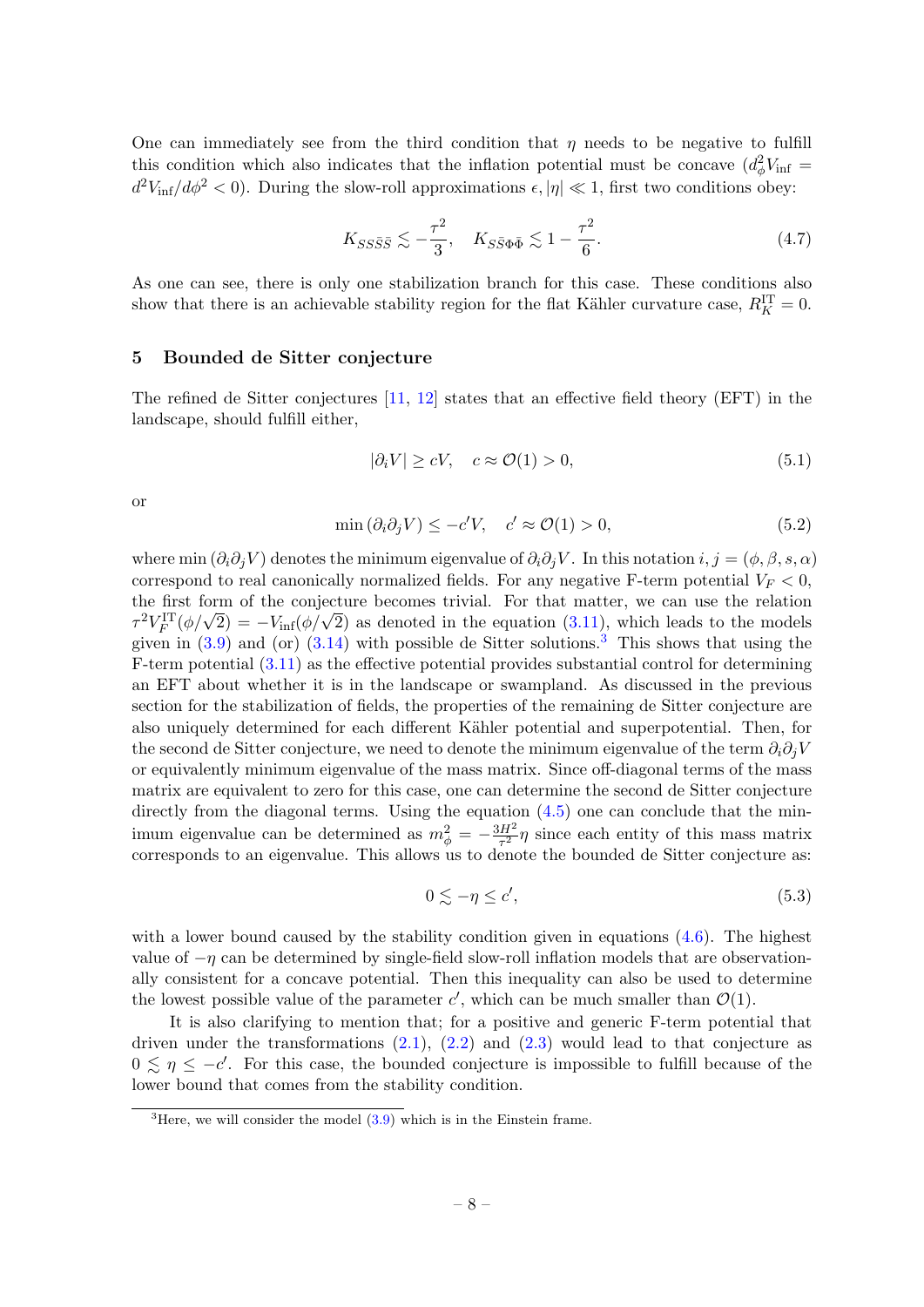### <span id="page-9-0"></span>6 Conclusions

In this study, we revisited the de Sitter swampland conjectures by distinguishing the effective potential and inflationary potential from superconformal embedding of the superconformal action  $(3.1)$  with an overall minus sign. After the gauge fixing the dilation symmetry, the minimally coupled single-field inflationary action appeared as:

$$
\mathcal{L}^{\mathrm{IT}} = \sqrt{-g} \left[ \frac{R}{2} - (\partial \Phi)^2 - \tau^2 f(\Phi)^2 \right],\tag{6.1}
$$

and we determined the F-term potential in terms of the inflation potential as:

$$
V_F^{\rm IT} = -\frac{V_{\rm inf}}{\tau^2} = -f(\Phi)^2.
$$
 (6.2)

We also briefly analyzed a non-minimally coupled action setup at the superconformal level which eventually led us to an effective  $R + R^2$  gravity model in a quasi-static limit at the inflationary trajectory. Furthermore, we denoted the necessary stability conditions to bound the refined de Sitter conjecture for the canonical single-field slow-roll inflation scenario with a generic inflation potential. By doing so, we showed that the stabilization of the real scalar field  $\phi$  (inflaton) required the condition  $0 \leq -\eta$ , which forced that inflation potential to become a concave potential (i.e.  $d_{\phi}^2 V_{\text{inf}} = d^2 V_{\text{inf}}/d\phi^2 < 0$ ). Finally, we denoted the bounded de Sitter conjecture

$$
0 \lesssim -\eta \le c',\tag{6.3}
$$

which set a lower bound to the parameter c' with the slow-roll parameter  $-\eta$ . In particular, we showed that the canonical single-field slow-roll inflation mechanism that appeared from the superconformal action works in harmony with the bounded de Sitter conjecture for any concave inflation potential as long as  $-\eta \leq c' \approx \mathcal{O}(1)$ .

#### Acknowledgments

The authors would like to thank Mehmet Ozkan for his comments and insightful suggestions. The work of Ugur Atli is supported by TUBITAK grant 118F091.

#### References

- <span id="page-9-1"></span>[1] Alexander Maloney, Eva Silverstein, and Andrew Strominger, De Sitter space in noncritical string theory, in The future of theoretical physics and cosmology: Celebrating Stephen Hawking's 60th birthday. Proceedings, Workshop and Symposium, Cambridge, UK, January 7-10, 2002, pages 570-591. [\[hep-th/0205316\]](https://arxiv.org/abs/hep-th/0205316).
- [2] Shamit Kachru, Renata Kallosh, Andrei D. Linde, and Sandip P. Trivedi, De Sitter vacua in string theory, Phys. Rev. D [68 \(2003\) 046005]( https://doi.org/10.1103/PhysRevD.68.046005) [\[hep-th/0301240\]](https://arxiv.org/abs/hep-th/0301240).
- [3] Vijay Balasubramanian, Per Berglund, Joseph P. Conlon, and Fernando Quevedo, Systematics of moduli stabilisation in Calabi-Yau flux compactifications, JHEP [03 \(2005\) 007]( https://doi.org/10.1088/1126-6708/2005/03/007) [\[hep-th/0502058\]](https://arxiv.org/abs/hep-th/0502058).
- [4] Alexander Westphal, de Sitter string vacua from Kähler uplifting, JHEP [03 \(2007\) 102]( https://doi.org/10.1088/1126-6708/2007/03/102) [\[hep-th/0611332\]](https://arxiv.org/abs/hep-th/0611332).
- [5] Xi Dong, Bart Horn, Eva Silverstein, and Gonzalo Torroba, Micromanaging de Sitter holography, [Class. Quant. Grav.]( https://doi.org/10.1088/0264-9381/27/24/245020) 27 (2010) 245020 [\[1005.5403\]](https://arxiv.org/abs/1005.5403).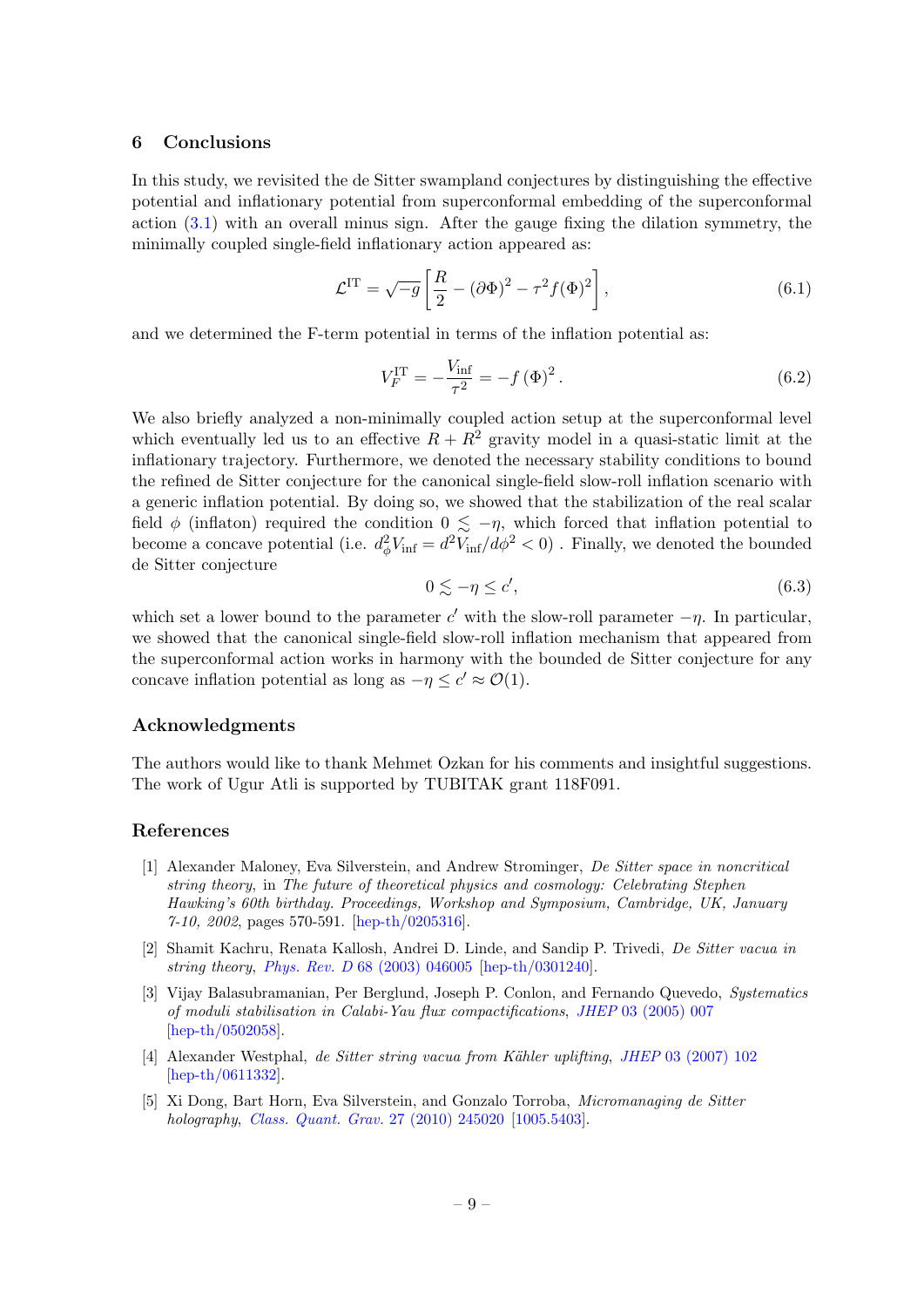- [6] Markus Rummel and Alexander Westphal, A sufficient condition for de Sitter vacua in type IIB string theory, JHEP [01 \(2012\) 020]( https://doi.org/10.1007/JHEP01(2012)020) [\[1107.2115\]](https://arxiv.org/abs/1107.2115).
- [7] Johan Blåbäck, Ulf Danielsson, and Giuseppe Dibitetto, Accelerated Universes from type IIA Compactifications, JCAP [03 \(2014\) 003]( https://doi.org/10.1088/1475-7516/2014/03/003) [\[1310.8300\]](https://arxiv.org/abs/1310.8300).
- [8] Michele Cicoli, Denis Klevers, Sven Krippendorf, Christoph Mayrhofer, Fernando Quevedo, and Roberto Valandro, Explicit de Sitter Flux Vacua for Global String Models with Chiral Matter, JHEP [05 \(2014\) 001]( https://doi.org/10.1007/JHEP05(2014)001) [\[1312.0014\]](https://arxiv.org/abs/1312.0014).
- [9] Michele Cicoli, Fernando Quevedo, and Roberto Valandro, De Sitter from T-branes, [JHEP]( https://doi.org/10.1007/JHEP03(2016)141) 03 [\(2016\) 141]( https://doi.org/10.1007/JHEP03(2016)141) [\[1512.04558\]](https://arxiv.org/abs/1512.04558).
- <span id="page-10-0"></span>[10] Eric A. Bergshoeff, Daniel Z. Freedman, Renata Kallosh, and Antoine Van Proeyen, Pure de Sitter Supergravity, Phys. Rev. D [92\(8\) \(2015\) 085040,]( https://doi.org/10.1103/PhysRevD.92.085040) Erratum:Phys. Rev. D [93 \(2016\) 069901]( https://doi.org/10.1103/PhysRevD.93.069901) [\[1507.08264\]](https://arxiv.org/abs/1507.08264).
- <span id="page-10-1"></span>[11] Georges Obied, Hirosi Ooguri, Lev Spodyneiko, and Cumrun Vafa, De Sitter Space and the Swampland (2018) [\[1806.08362\]](https://arxiv.org/abs/1806.08362).
- <span id="page-10-2"></span>[12] Hirosi Ooguri, Eran Palti, Gary Shiu, and Cumrun Vafa, Distance and de Sitter Conjectures on the Swampland, Phys. Lett. B [788 \(2019\) 180-184]( https://doi.org/10.1016/j.physletb.2018.11.018) [\[1810.05506\]](https://arxiv.org/abs/1810.05506).
- <span id="page-10-3"></span>[13] Andreas Albrecht and Paul J. Steinhardt, Cosmology for Grand Unified Theories with Radiatively Induced Symmetry Breaking, [Adv. Ser. Astrophys. Cosmol.]( https://doi.org/10.1103/PhysRevLett.48.1220) 3 (1987) 158-161.
- [14] Alan H. Guth, The Inflationary Universe: A Possible Solution to the Horizon and Flatness Problems, [Adv. Ser. Astrophys. Cosmol.]( https://doi.org/10.1103/PhysRevD.23.347) 3 (1987) 139-148.
- [15] Andrei D. Linde, A New Inflationary Universe Scenario: A Possible Solution of the Horizon, Flatness, Homogeneity, Isotropy and Primordial Monopole Problems, [Adv. Ser. Astrophys.]( https://doi.org/10.1016/0370-2693(82)91219-9) Cosmol. [3 \(1987\) 149-153.]( https://doi.org/10.1016/0370-2693(82)91219-9)
- <span id="page-10-4"></span>[16] Alexei A. Starobinsky. A New Type of Isotropic Cosmological Models Without Singularity, [Adv.]( https://doi.org/10.1016/0370-2693(80)90670-X) [Ser. Astrophys. Cosmol.]( https://doi.org/10.1016/0370-2693(80)90670-X) 3 (1987) 130-133.
- <span id="page-10-5"></span>[17] PLANCK Collaboration, N. Aghanim et al., Planck 2018 results. VI. Cosmological parameters, [Astron. Astrophys.]( https://doi.org/10.1051/0004-6361/201833910) 641 (2020) A6 [\[1807.06209\]](https://arxiv.org/abs/1807.06209).
- [18] Will J. Percival et al., Baryon Acoustic Oscillations in the Sloan Digital Sky Survey Data Release 7 Galaxy Sample, [Mon. Not. Roy. Astron. Soc.]( https://doi.org/10.1111/j.1365-2966.2009.15812.x) 401 (2010) 2148-2168 [\[0907.1660\]](https://arxiv.org/abs/0907.1660).
- <span id="page-10-6"></span>[19] S. Perlmutter et al., Measurements of  $\Omega$  and  $\Lambda$  from 42 high redshift supernovae, [Astrophys. J.]( https://doi.org/10.1086/307221) [517 \(1999\) 565-586]( https://doi.org/10.1086/307221) [\[astro-ph/9812133\]](https://arxiv.org/abs/astro-ph/9812133).
- <span id="page-10-7"></span>[20] Prateek Agrawal, Georges Obied, Paul J. Steinhardt, and Cumrun Vafa, On the Cosmological Implications of the String Swampland, Phys. Lett. B [784 \(2018\) 271-276]( https://doi.org/10.1016/j.physletb.2018.07.040) [\[1806.09718\]](https://arxiv.org/abs/1806.09718).
- [21] Ana Achúcarro and Gonzalo A. Palma, The string swampland constraints require multi-field inflation, JCAP [02 \(2019\) 041]( https://doi.org/10.1088/1475-7516/2019/02/041) [\[1807.04390\]](https://arxiv.org/abs/1807.04390).
- [22] Mafalda Dias, Jonathan Frazer, Ander Retolaza, and Alexander Westphal, Primordial Gravitational Waves and the Swampland, Fortsch. Phys. [67\(1-2\) \(2019\) 2]( https://doi.org/10.1002/prop.201800063) [\[1807.06579\]](https://arxiv.org/abs/1807.06579).
- [23] Sumit K. Garg and Chethan Krishnan, Bounds on Slow Roll and the de Sitter Swampland, JHEP [11 \(2019\) 075]( https://doi.org/10.1007/JHEP11(2019)075) [\[1807.05193\]](https://arxiv.org/abs/1807.05193).
- [24] Alex Kehagias and Antonio Riotto, A note on Inflation and the Swampland, [Fortsch. Phys.]( https://doi.org/10.1002/prop.201800052) [66\(10\) \(2018\) 1800052]( https://doi.org/10.1002/prop.201800052) [\[1807.05445\]](https://arxiv.org/abs/1807.05445).
- <span id="page-10-8"></span>[25] William H. Kinney, Sunny Vagnozzi, and Luca Visinelli, The zoo plot meets the swampland: mutual (in)consistency of single-field inflation, string conjectures, and cosmological data, [Class.]( https://doi.org/10.1088/1361-6382/ab1d87) Quant. Grav. [36\(11\) \(2019\) 117001]( https://doi.org/10.1088/1361-6382/ab1d87) [\[1808.06424\]](https://arxiv.org/abs/1808.06424).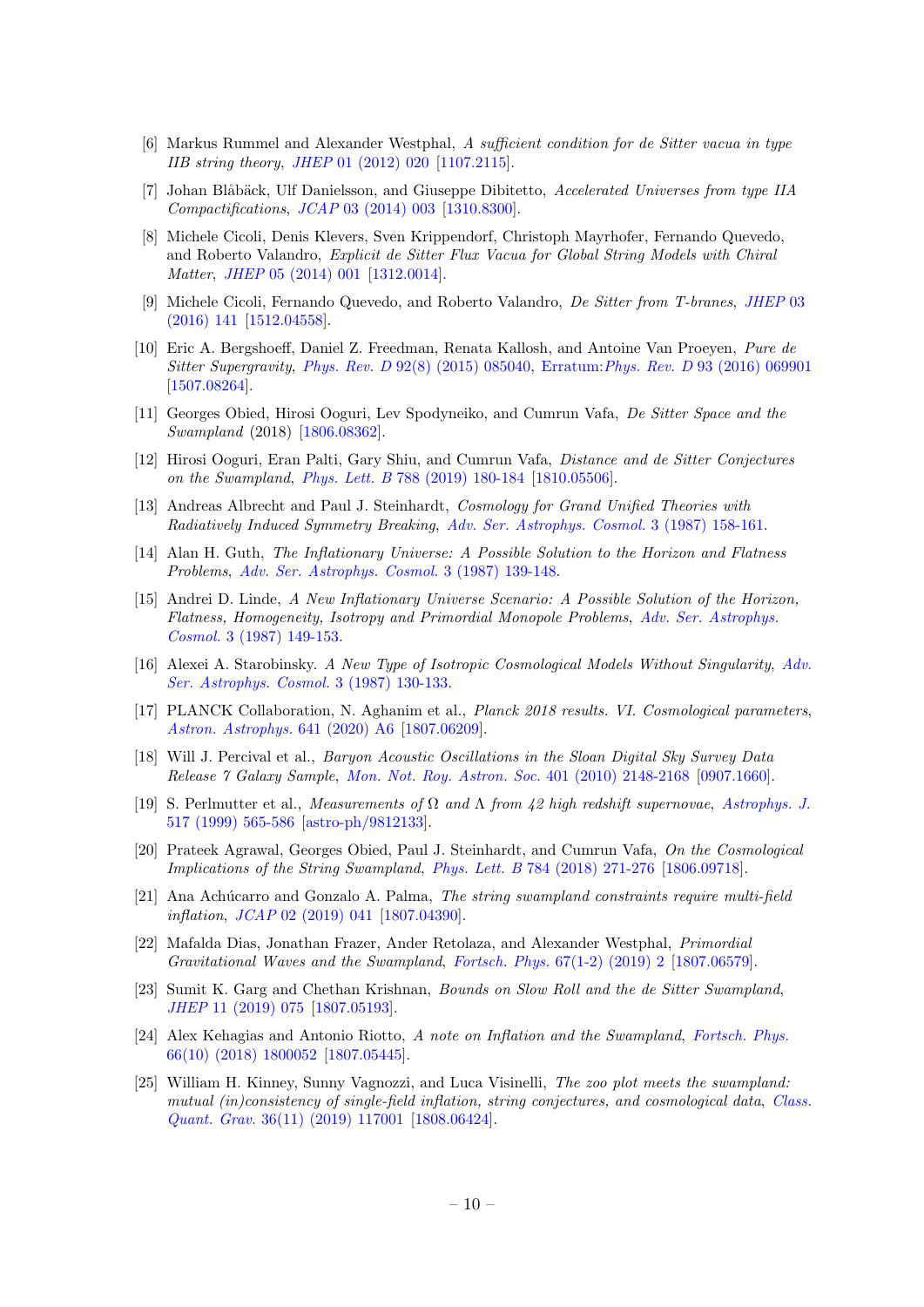- <span id="page-11-0"></span>[26] Sergio Ferrara, Renata Kallosh, Andrei Linde, Alessio Marrani, and Antoine Van Proeyen, Superconformal Symmetry, NMSSM, and Inflation, Phys. Rev. D [83 \(2011\) 025008]( https://doi.org/10.1103/PhysRevD.83.025008) [\[1008.2942\]](https://arxiv.org/abs/1008.2942).
- <span id="page-11-1"></span>[27] C. P. Burgess, M. Majumdar, D. Nolte, F. Quevedo, G. Rajesh, and Ren-Jie Zhang, The Inflationary brane anti-brane universe, JHEP [07 \(2001\) 047](https://doi.org/10.1088/1126-6708/2001/07/047) [\[hep-th/0105204\].](https://arxiv.org/abs/hep-th/0105204)
- [28] G. R. Dvali and S. H. Henry Tye, Brane inflation, Phys. Lett. B [450 \(1999\) 72–82](https://doi.org/10.1016/S0370-2693(99)00132-X) [\[hep-ph/9812483\].](https://arxiv.org/abs/hep-ph/9812483)
- <span id="page-11-2"></span>[29] Shamit Kachru, Renata Kallosh, Andrei D. Linde, Juan Martin Maldacena, Liam P. McAllister, and Sandip P. Trivedi, *Towards inflation in string theory, JCAP* [10 \(2003\) 013](https://doi.org/10.1088/1475-7516/2003/10/013) [\[hep-th/0308055\].](https://arxiv.org/abs/hep-th/0308055)
- <span id="page-11-3"></span>[30] Renata Kallosh, On inflation in string theory, Lect. Notes Phys. [738 \(2008\) 119–156](https://doi.org/10.1007/978-3-540-74353-8_4) [\[hep-th/0702059\].](https://arxiv.org/abs/hep-th/0702059)
- <span id="page-11-4"></span>[31] Arthur Hebecker, Sebastian C. Kraus, Moritz Kuntzler, Dieter Lust, and Timo Weigand, Fluxbranes: Moduli Stabilisation and Inflation, JHEP [01 \(2013\) 095](https://doi.org/10.1007/JHEP01(2013)095) [\[1207.2766\].](https://arxiv.org/abs/1207.2766)
- <span id="page-11-5"></span>[32] Renata Kallosh, Andrei Linde, and Tomas Rube. General inflaton potentials in supergravity, Phys. Rev. D [83 \(2011\) 043507](https://doi.org/10.1103/PhysRevD.83.043507) [\[1011.5945\]](https://arxiv.org/abs/1011.5945).
- <span id="page-11-6"></span>[33] Diederik Roest, Marco Scalisi, and Ivonne Zavala, Kähler potentials for Planck inflation, JCAP [11 \(2013\) 007](https://doi.org/10.1088/1475-7516/2013/11/007) [\[1307.4343\].](https://arxiv.org/abs/1307.4343)
- <span id="page-11-7"></span>[34] E. Dudas, S. Ferrara, A. Kehagias, and A. Sagnotti. Properties of Nilpotent Supergravity, JHEP [09 \(2015\) 217](https://doi.org/10.1007/JHEP09(2015)217) [\[1507.07842\].](https://arxiv.org/abs/1507.07842)
- <span id="page-11-9"></span>[35] Sergio Ferrara, Renata Kallosh, and Andrei Linde, Cosmology with Nilpotent Superfields, JHEP [10 \(2014\) 143](https://doi.org/10.1007/JHEP10(2014)143) [\[1408.4096\].](https://arxiv.org/abs/1408.4096)
- [36] Sergio Ferrara, Renata Kallosh, and Jesse Thaler, Cosmology with orthogonal nilpotent superfields, Phys. Rev. D [93\(4\) \(2016\) 043516](https://doi.org/10.1103/PhysRevD.93.043516) [\[1512.00545\].](https://arxiv.org/abs/1512.00545)
- <span id="page-11-8"></span>[37] Renata Kallosh and Andrei Linde, Inflation and Uplifting with Nilpotent Superfields, [JCAP](https://doi.org/10.1088/1475-7516/2015/01/025) 01 [\(2015\) 025](https://doi.org/10.1088/1475-7516/2015/01/025) [\[1408.5950\].](https://arxiv.org/abs/1408.5950)
- <span id="page-11-10"></span>[38] Mina Aganagic, Costin Popescu, and John H. Schwarz, D-brane actions with local kappa symmetry, Phys. Lett. B [393 \(1997\) 311–315](https://doi.org/10.1016/S0370-2693(96)01643-7) [\[hep-th/9610249\].](https://arxiv.org/abs/hep-th/9610249)
- [39] Mina Aganagic, Costin Popescu, and John H. Schwarz, Gauge invariant and gauge fixed D-brane actions, Nucl. Phys. B [495 \(1997\) 99–126](https://doi.org/10.1016/S0550-3213(97)00180-6) [\[hep-th/9612080\].](https://arxiv.org/abs/hep-th/9612080)
- [40] E. Bergshoeff, R. Kallosh, T. Ortin, and G. Papadopoulos, Kappa symmetry, supersymmetry and intersecting branes, Nucl. Phys. B [502 \(1997\) 149–169](https://doi.org/10.1016/S0550-3213(97)00470-7) [\[hep-th/9705040\].](https://arxiv.org/abs/hep-th/9705040)
- [41] E. Bergshoeff and P. K. Townsend, Super D-branes, Nucl. Phys. B [490 \(1997\) 145–162](https://doi.org/10.1016/S0550-3213(97)00072-2) [\[hep-th/9611173\].](https://arxiv.org/abs/hep-th/9611173)
- [42] Martin Cederwall, Alexander von Gussich, Bengt E. W. Nilsson, Per Sundell, and Anders Westerberg, The Dirichlet super p-branes in ten-dimensional type IIA and IIB supergravity, Nucl. Phys. B [490 \(1997\) 179–201](https://doi.org/10.1016/S0550-3213(97)00075-8) [\[hep-th/9611159\].](https://arxiv.org/abs/hep-th/9611159)
- <span id="page-11-11"></span>[43] Martin Cederwall, Alexander von Gussich, Bengt E. W. Nilsson, and Anders Westerberg, The Dirichlet super three-brane in ten-dimensional type IIB supergravity, [Nucl. Phys. B](https://doi.org/10.1016/S0550-3213(97)00071-0) 490 (1997) [163–178](https://doi.org/10.1016/S0550-3213(97)00071-0) [\[hep-th/9610148\].](https://arxiv.org/abs/hep-th/9610148)
- <span id="page-11-12"></span>[44] Sergio Ferrara and Antoine Van Proeyen, Mass Formulae for Broken Supersymmetry in Curved Space-Time, Fortsch. Phys. [64\(11-12\) \(2016\) 896-902]( https://doi.org/10.1002/prop.201600100) [\[1609.08480\]](https://arxiv.org/abs/1609.08480).
- <span id="page-11-13"></span>[45] Sergio Ferrara, Magnus Tournoy, and Antoine Van Proeyen, de Sitter Conjectures in  $N=1$ Supergravity, Fortsch. Phys. [68\(2\) \(2020\) 1900107]( https://doi.org/10.1002/prop.201900107) [\[1912.06626\]](https://arxiv.org/abs/1912.06626).
- <span id="page-11-14"></span>[46] Hyun Min Lee, Chaotic inflation in Jordan frame supergravity, JCAP [08 \(2010\) 003](https://doi.org/10.1088/1475-7516/2010/08/003) [\[1005.2735\].](https://arxiv.org/abs/1005.2735)